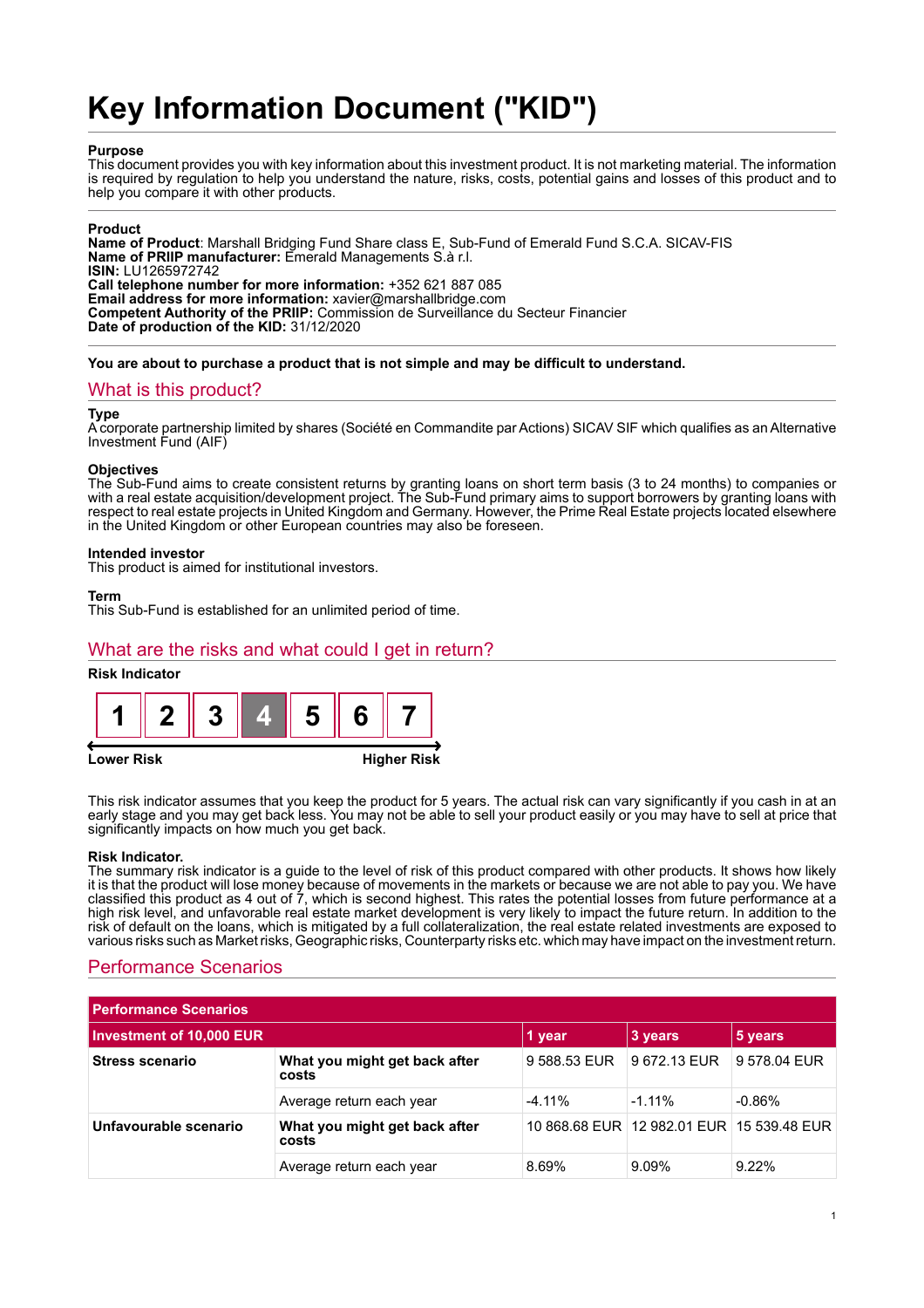| <b>Performance Scenarios</b>    |                                        |        |                                               |         |
|---------------------------------|----------------------------------------|--------|-----------------------------------------------|---------|
| <b>Investment of 10,000 EUR</b> |                                        | 1 year | 3 years                                       | 5 years |
| Moderate scenario               | What you might get back after<br>costs |        | 10 966.47 EUR 13 187.66 EUR 15 858.75 EUR     |         |
|                                 | Average return each year               | 9.66%  | 9.66%                                         | 9.66%   |
| Favourable scenario             | What you might get back after<br>costs |        | 11 063.78 EUR   13 394.93 EUR   16 182.59 EUR |         |
|                                 | Average return each year               | 10.64% | 10.23%                                        | 10.11%  |

This table shows the money you could get back over the next 5 years, under different scenarios, assuming that you invest EUR 10,000. The scenarios shown illustrate how your investment could perform. You can compare them with the scenarios of other products. The scenarios presented are an estimate of future performance based on evidence from the past, and may not anticipate any future performance. What you get back will vary depending on how the markets perform and how long you keep the investment. The stress scenario shows what you might get back in extreme market circumstances and does not take into account the situation where we are not able to pay you. The figures shown include all the costs of the product itself, but may not include all the costs that you pay to your advisor or distributor. The figures do not take into account your personal tax situation, which may also affect how much you may get back.

# What happens if Emerald Managements S.à r.l. is unable to pay out?

In the event of a liquidation of Emerald Managements S.à r.l. or ING Luxembourg S.A. in its quality of depositary, the assets of the AIF under management do not form part of their estate and cannot be claimed by their creditors.

## What are the costs?

The Reduction in Yield (RIY) shows what impact the total costs you pay will have on the investment return you may receive. The total costs take into account one-off, ongoing and incidental costs.

The amounts shown here are the cumulative costs of the product itself, for the Recommended Holding Period. They include potential early exit penalties. The figures assume you invest EUR 10,000. The figures are estimates and may change in the future.

The person selling or advising you about this product may charge you other costs. If so, this person will provide you with information about these costs and show you the impact that all costs will have on your investment over time. **Costs over time**

| Investment 10,000<br><b>Scenarios</b> | <b>vear</b> | If you cash in after 1 If you cash in after $3$ If you cash in after $5$<br><b>vears</b> | <b>vears</b> |
|---------------------------------------|-------------|------------------------------------------------------------------------------------------|--------------|
| <b>Total costs</b>                    | 357.41 EUR  | 1 331.92 EUR                                                                             | 2 758.39 EUR |
| Impact on return (RIY) per year       | 3.57%       | $3.57\%$                                                                                 | $3.57\%$     |

# **Composition of costs**

- The table below shows:
	- 1 the impact each year of the different types of costs on the investment return you might get at the end of the recommended holding period;
	- the meaning of the different cost categories.

| Impact on return per year for the Recommended Holding Period |                                |          |                                                                                                                                                                                                |  |
|--------------------------------------------------------------|--------------------------------|----------|------------------------------------------------------------------------------------------------------------------------------------------------------------------------------------------------|--|
| One-off costs<br>annualized over 5<br>years <sup>'</sup>     | Entry costs                    | $0.00\%$ | The impact of the costs you pay when entering your<br>investment. This is the most you will pay, and you could<br>pay less. This does not include the costs of distribution of<br>our product. |  |
|                                                              | Exit costs                     | $0.00\%$ | The impact of the costs of exiting your investment when it<br>matures. 5% for the first year to 1% for the fifth year<br>decreasing each year and applied to the amount<br>redeemed.           |  |
| Ongoing costs                                                | Portfolio transaction<br>costs | 0.71%    | The impact of the costs of us buying and selling underlying<br>investments for the product.                                                                                                    |  |
|                                                              | Other ongoing costs            | 2.44%    | The impact of the costs that we take each year for<br>managing your investment and the costs presented in<br>Section II                                                                        |  |
| Incidental costs                                             | Performance fees               | 0.42%    | The impact of the performance fee. We take these from<br>your investment if the product outperforms its benchmark<br>High Water Mark by 8%                                                     |  |
|                                                              | Carried interest               | $0.00\%$ | The impact of carried interests.<br>The Fund does not charge Carried interest.                                                                                                                 |  |